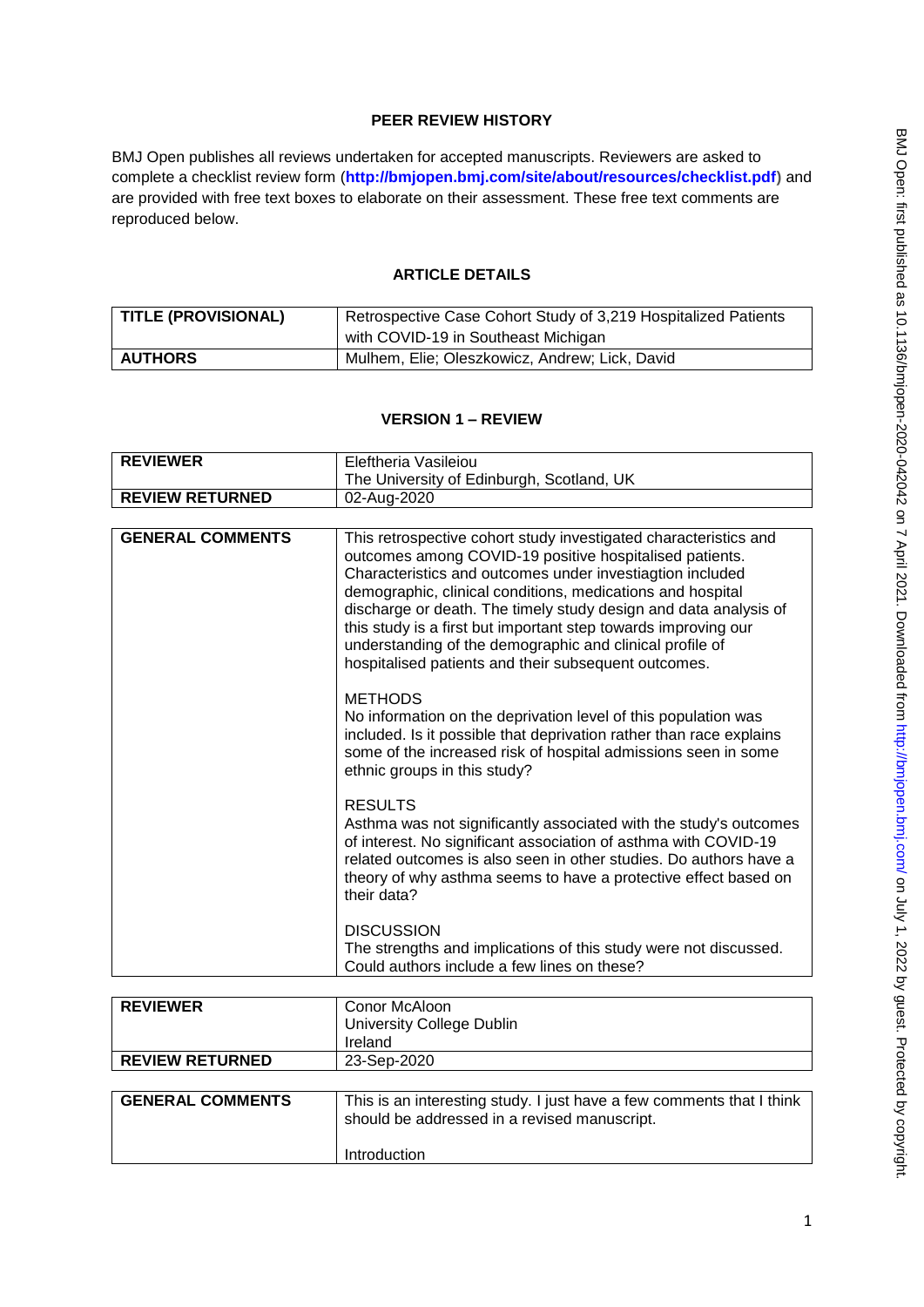| As a general comment it would be useful to have an additional<br>paragraph that articulates the motivation for the study, how might<br>these findings be useful?                                                                                                                                                                                                                                                                                                                                                                                                                                                                                                                                                                                                                                                                                                                                                                                                                                                                                                                                                                                                                                           |
|------------------------------------------------------------------------------------------------------------------------------------------------------------------------------------------------------------------------------------------------------------------------------------------------------------------------------------------------------------------------------------------------------------------------------------------------------------------------------------------------------------------------------------------------------------------------------------------------------------------------------------------------------------------------------------------------------------------------------------------------------------------------------------------------------------------------------------------------------------------------------------------------------------------------------------------------------------------------------------------------------------------------------------------------------------------------------------------------------------------------------------------------------------------------------------------------------------|
| Line 12-14 - The number of cases in Michegan is reported but for<br>the purpose of the international reader, it would be useful to quote<br>the population of the state to put these figures in context.                                                                                                                                                                                                                                                                                                                                                                                                                                                                                                                                                                                                                                                                                                                                                                                                                                                                                                                                                                                                   |
| <b>Methods</b><br>Were reporting guidelines used for this study? If so it should be<br>stated which were used.                                                                                                                                                                                                                                                                                                                                                                                                                                                                                                                                                                                                                                                                                                                                                                                                                                                                                                                                                                                                                                                                                             |
| As general comment, what is presented in the methods section is<br>clearly written, however there are a lot of gaps. For example, the<br>results describe 3 different models - but there is no mention of<br>these in the methods section. The methods behind the three<br>different models should be described here.                                                                                                                                                                                                                                                                                                                                                                                                                                                                                                                                                                                                                                                                                                                                                                                                                                                                                      |
| Patients still in hospital were not included in the study. This seems<br>reasonable, but it will bias your summary (median) of the duration<br>of hospital stay downwards for both those who died and those who<br>did not (by excluding those with exceptionally long hospital stays).<br>This step needs to be discussed as a limitation.                                                                                                                                                                                                                                                                                                                                                                                                                                                                                                                                                                                                                                                                                                                                                                                                                                                                |
| The modelling section is not adequately described. Each model<br>and the variables offered to the model should be described<br>separately. Furthermore the model building process is not<br>described adequately to allow reproduction: Were all of the<br>variables in each model added to the multivariable model together,<br>or were they evaluated first based on the bivariate to only add<br>some terms to the model? If so, what were the criteria for adding<br>the multivariable model? What were the criteria for retaining<br>variables in the model? Did you look for interactions between all of<br>the variables or only those that were significant? What were the<br>criteria for retaining interaction terms within the model. If you<br>dropped variables from the model, did you try adding them to the<br>final model? How did you deal with correlated variables when<br>adding them to the model? Did you assess for any non-linear<br>associations between the odds of death and continuous variables?<br>Also could you please check your use of the term "multivariate" (as<br>opposed to multivariable) -Many would assume this to mean you<br>are assessing multiple outcomes. |
| <b>Results</b><br>I think you should present the results of the three models - If space<br>does not allow then I would advise adding the tables of additional<br>models as supplementary materials.                                                                                                                                                                                                                                                                                                                                                                                                                                                                                                                                                                                                                                                                                                                                                                                                                                                                                                                                                                                                        |
| The structure of the results section is a little confusing. First you<br>describe descriptive statistics, then model results, then summarise<br>mortality, and then into interactions.                                                                                                                                                                                                                                                                                                                                                                                                                                                                                                                                                                                                                                                                                                                                                                                                                                                                                                                                                                                                                     |
| However, I would suggest that this section would flow better if the<br>mortality section was moved to after or within the descriptive<br>statistics section, then the model outcomes description (including<br>the interaction terms since these are part of the model).                                                                                                                                                                                                                                                                                                                                                                                                                                                                                                                                                                                                                                                                                                                                                                                                                                                                                                                                   |
| In explaining your results you suggest the reason that mortality<br>was lower than NY might be due to reduced number of cases<br>being admitted at peak resulting in less strain on your hospitals.                                                                                                                                                                                                                                                                                                                                                                                                                                                                                                                                                                                                                                                                                                                                                                                                                                                                                                                                                                                                        |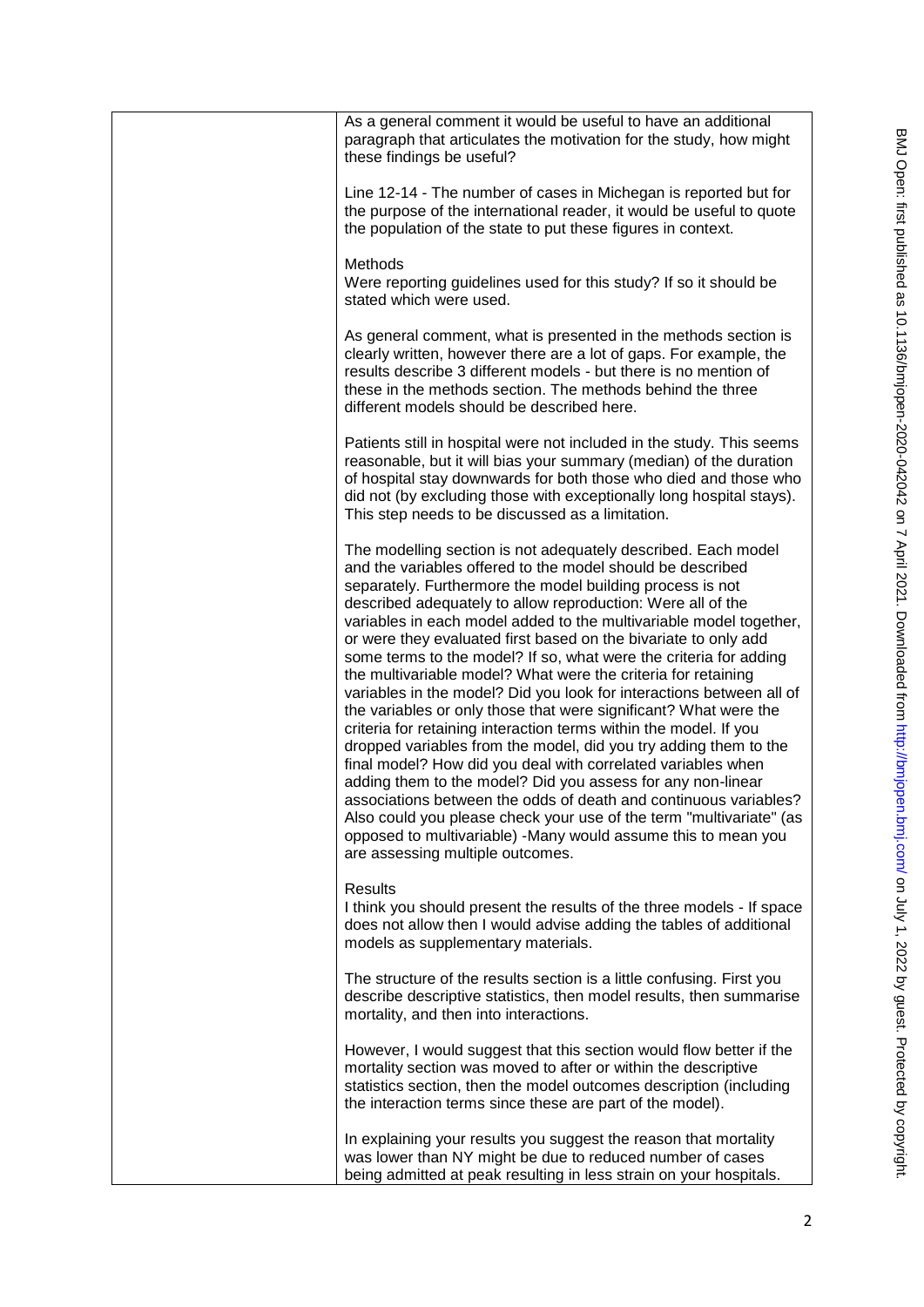| But this obviously depends on the capacity of the two hospital<br>systems as well as the number of cases. Therefore it might be<br>useful if the numbers presenting at peak in both areas could be<br>compared using a consistent denominator (e.g. per 100,000<br>population).                                                |
|--------------------------------------------------------------------------------------------------------------------------------------------------------------------------------------------------------------------------------------------------------------------------------------------------------------------------------|
| Re redirecting some patients to other hospitals - have you any<br>information on the criteria for redirecting these patients - are they<br>likely to be lower risk patients for example?                                                                                                                                       |
| "This difference in age and possibly the fact that our hospital<br>system drew more suburban than urban patients could probably<br>explain the lower rate of mortality in Blacks compared to the State<br>reported rates."<br>It would be useful to know how the estimate for Race changed<br>when age was added to the model. |
| Table 1- it would be useful to note in the caption what the P-values<br>here represent                                                                                                                                                                                                                                         |

## **VERSION 1 – AUTHOR RESPONSE**

Reviewer: 1 Reviewer Name Eleftheria Vasileiou

Institution and Country The University of Edinburgh, Scotland, UK

Please state any competing interests or state 'None declared': None

Please leave your comments for the authors below This retrospective cohort study investigated characteristics and outcomes among COVID-19 positive hospitalised patients. Characteristics and outcomes under investiagtion included demographic, clinical conditions, medications and hospital discharge or death. The timely study design and data analysis of this study is a first but important step towards improving our understanding of the demographic and clinical profile of hospitalised patients and their subsequent outcomes.

## **METHODS**

-No information on the deprivation level of this population was included. Is it possible that deprivation rather than race explains some of the increased risk of hospital admissions seen in some ethnic groups in this study?

Added to the method section: White patients tend to live in suburban communities while Black patients tend to live in urban and poorer community

# RESULTS

-Asthma was not significantly associated with the study's outcomes of interest. No significant association of asthma with COVID-19 related outcomes is also seen in other studies. Do authors have a theory of why asthma seems to have a protective effect based on their data?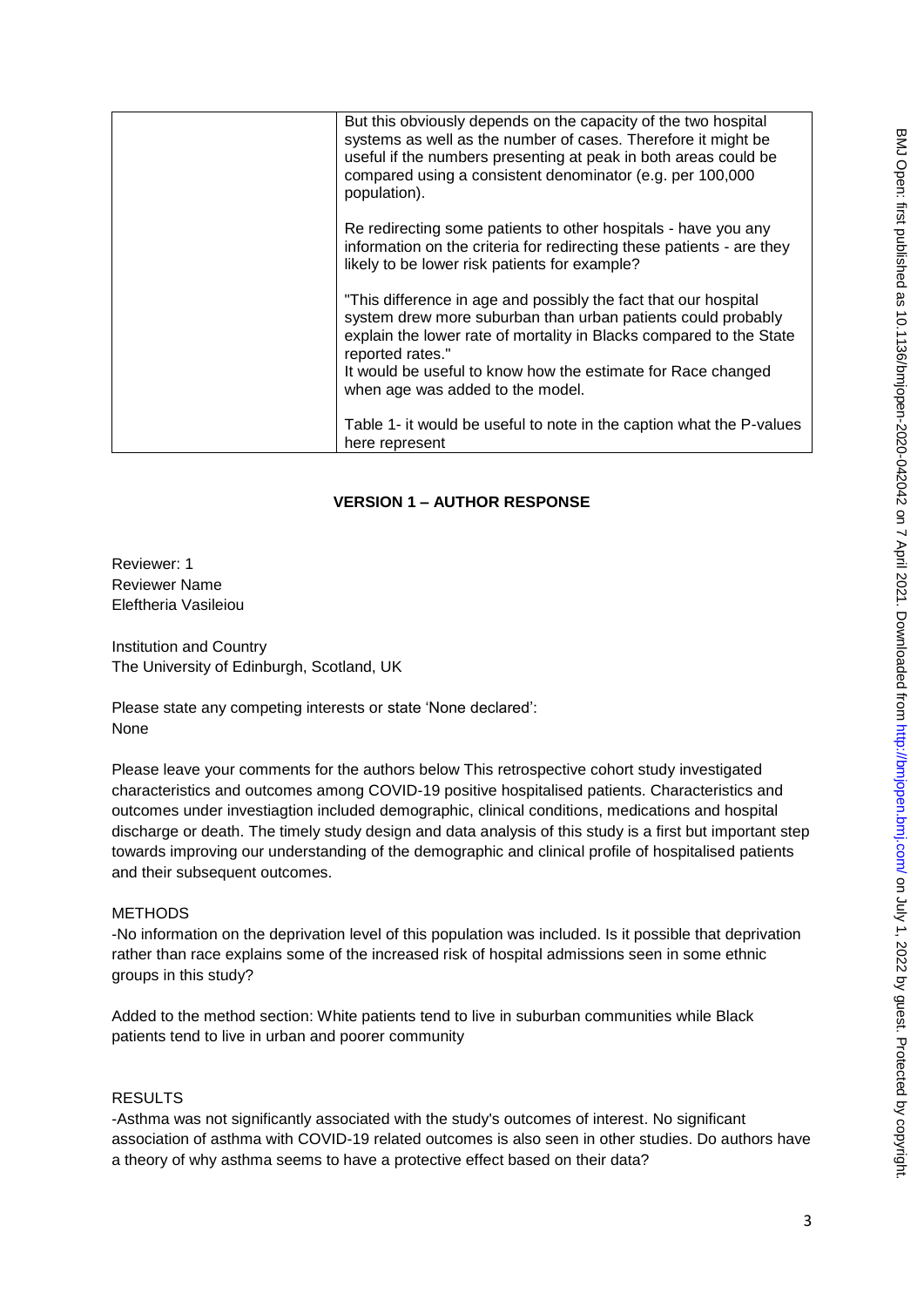Asthma in our data did not increase the risk of in-hospital mortality, but did not have a protective effect, odd ratio: 1.14 (0.84 to 1.55) P value: 0.398. we reported about 13% prevalence of asthma in our patient population similar to other studies [1, 2]. Some studies have suggested that type 2 immune response may provide protection against COVID-19 [3].

1. Grasselli, G., et al., Baseline Characteristics and Outcomes of 1591 Patients Infected With SARS-CoV-2 Admitted to ICUs of the Lombardy Region, Italy. JAMA, 2020. 323(16): p. 1574-1581.

2. Richardson, S., et al., Presenting Characteristics, Comorbidities, and Outcomes Among 5700 Patients Hospitalized With COVID-19 in the New York City Area. JAMA, 2020.

3. Liu, S., Y. Zhi, and S. Ying, COVID-19 and Asthma: Reflection During the Pandemic. Clin Rev Allergy Immunol, 2020. 59(1): p. 78-88.

### **DISCUSSION**

-The strengths and implications of this study were not discussed. Could authors include a few lines on these?

Added strength in the discussion section before limitations "Strength of the study includes that it is the largest report of hospitalized COVID-19 patients in Southeast Michigan, and we included diverse population form a largest health system in Detroit metropolitan area"

Revised the conclusion and added study implications

Reviewer: 2 Reviewer Name Conor McAloon

Institution and Country University College Dublin Ireland

Please state any competing interests or state 'None declared': None declared

Please leave your comments for the authors below This is an interesting study. I just have a few comments that I think should be addressed in a revised manuscript.

### Introduction

-As a general comment it would be useful to have an additional paragraph that articulates the motivation for the study, how might these findings be useful?

Added to Introduction "Understanding the clinical characteristics of hospitalized COVID-19 patients in the Midwest region of the United States will help to provide a more complete description of this population on a national level."

-Line 12-14 - The number of cases in Michegan is reported but for the purpose of the international reader, it would be useful to quote the population of the state to put these figures in context.

Added in the methods section: Southeast Michigan is the Metro area of Detroit and is home for 4.5 Million people, almost half of the population of the State of Michigan.

#### Methods

-Were reporting guidelines used for this study? If so it should be stated which were used.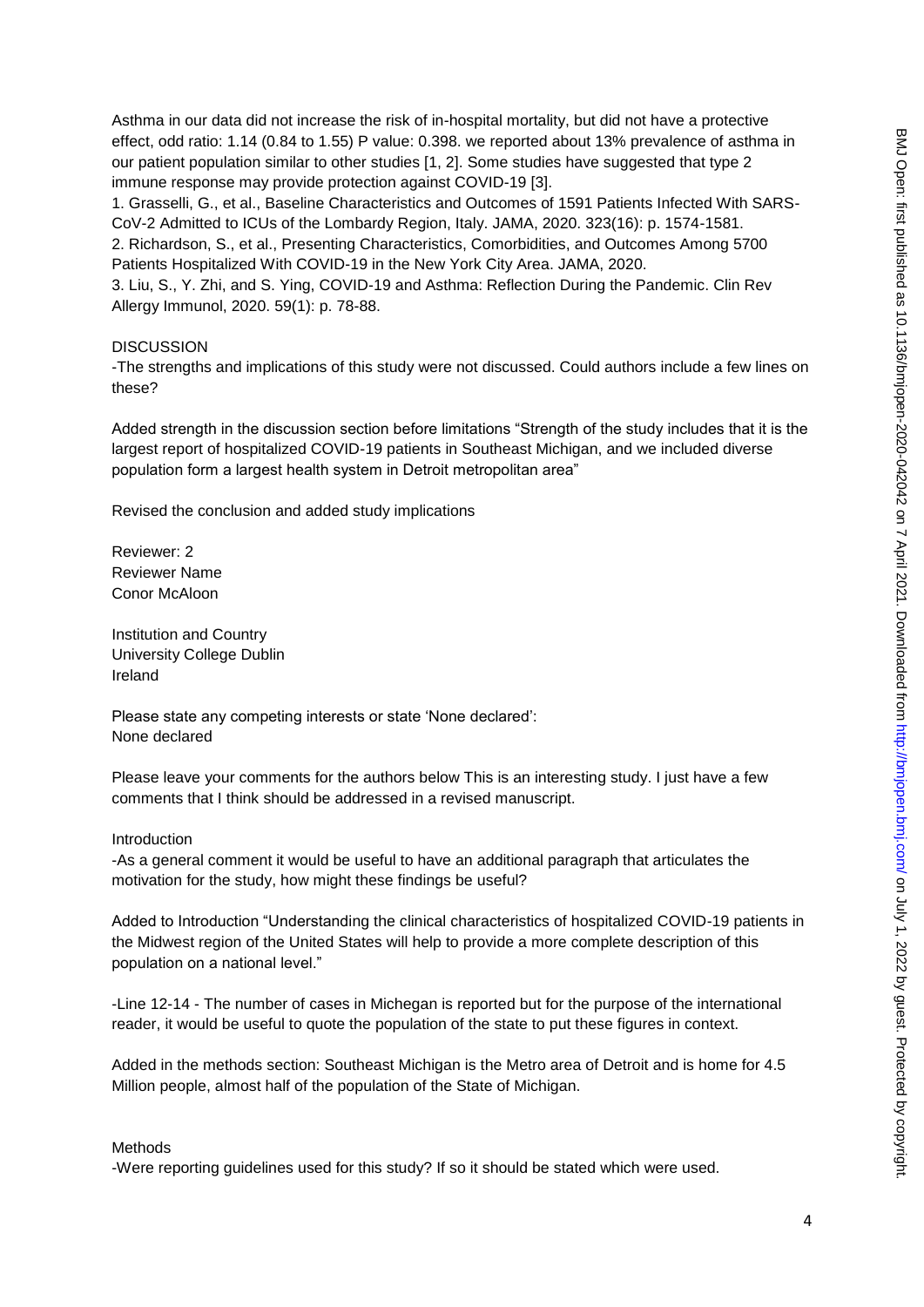### See STROBE checklist

-As general comment, what is presented in the methods section is clearly written, however there are a lot of gaps. For example, the results describe 3 different models - but there is no mention of these in the methods section. The methods behind the three different models should be described here.

### Described the models in the supplement section we added

-Patients still in hospital were not included in the study. This seems reasonable, but it will bias your summary (median) of the duration of hospital stay downwards for both those who died and those who did not (by excluding those with exceptionally long hospital stays). This step needs to be discussed as a limitation.

We did discuss this point in the limitation section.

-The modelling section is not adequately described. Each model and the variables offered to the model should be described separately. Furthermore the model building process is not described adequately to allow reproduction: Were all of the variables in each model added to the multivariable model together, or were they evaluated first based on the bivariate to only add some terms to the model? If so, what were the criteria for adding the multivariable model? What were the criteria for retaining variables in the model? Did you look for interactions between all of the variables or only those that were significant? What were the criteria for retaining interaction terms within the model. If you dropped variables from the model, did you try adding them to the final model? How did you deal with correlated variables when adding them to the model? Did you assess for any non-linear associations between the odds of death and continuous variables?

We described the modeling in the supplement section added to the manuscript

-Also could you please check your use of the term "multivariate" (as opposed to multivariable) -Many would assume this to mean you are assessing multiple outcomes.

We checked and "multivariate" is the term

#### **Results**

-I think you should present the results of the three models - If space does not allow then I would advise adding the tables of additional models as supplementary materials.

#### Added in the supplement section

-The structure of the results section is a little confusing. First you describe descriptive statistics, then model results, then summarise mortality, and then into interactions.

However, I would suggest that this section would flow better if the mortality section was moved to after or within the descriptive statistics section, then the model outcomes description (including the interaction terms since these are part of the model).

We moved mortality section to after descriptive stats and renumbered table 3 and 4

-In explaining your results you suggest the reason that mortality was lower than NY might be due to reduced number of cases being admitted at peak resulting in less strain on your hospitals. But this obviously depends on the capacity of the two hospital systems as well as the number of cases.